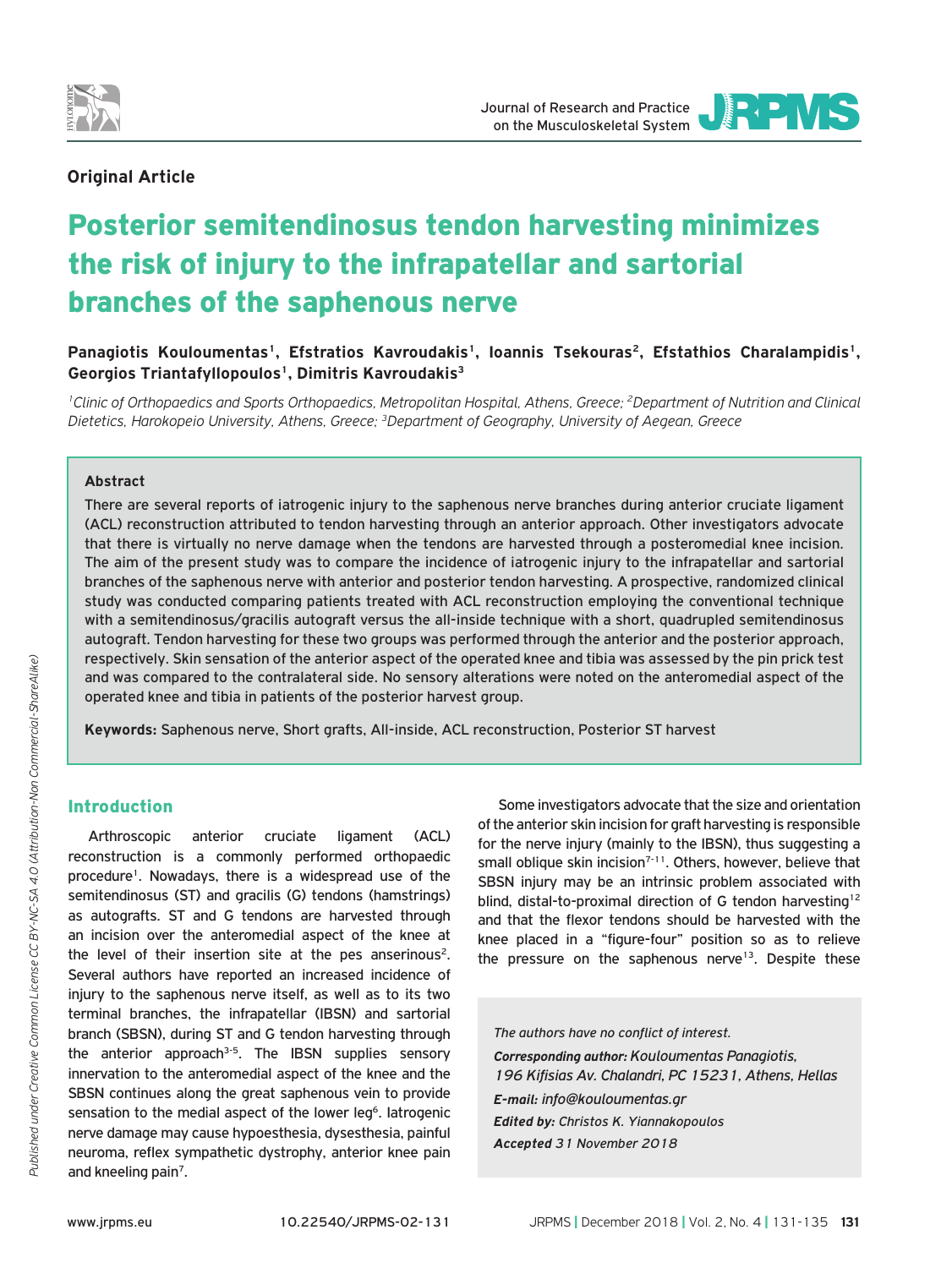

**Figure 1.** Palpation of semitendinosus tendon.



**Figure 2.** The use of an open stripper in a distal to proximal direction.

technical modifications, nerve injuries still occur<sup>12</sup>; This led to the hypothesis that preservation of the G tendon in ACL reconstructions may lower the incidence of nerve injuries<sup>14</sup>.

In this context, Prodromos et al<sup>15</sup> introduced a posterior mini-incision technique for hamstring graft harvesting. They reported no sensory impairment during a two-year followup. Similar results have been reported by other investigators as well $16-18$ .

The purpose of the present study was to compare the incidence of IBSN and SBSN injury in the immediate post-operative period as well as at 2 years in patients undergoing ACL reconstruction with hamstring autografts harvested through: (a) the "traditional" anterior approach, (b) a posteromedial incision in the popliteal fossa at Jobert's groove<sup>19</sup>.

## Materials and methods

## *Study design*

From January 1015 to December 2016, a prospective, randomized clinical study was conducted in our clinic comparing patients with ACL injury undergoing ACL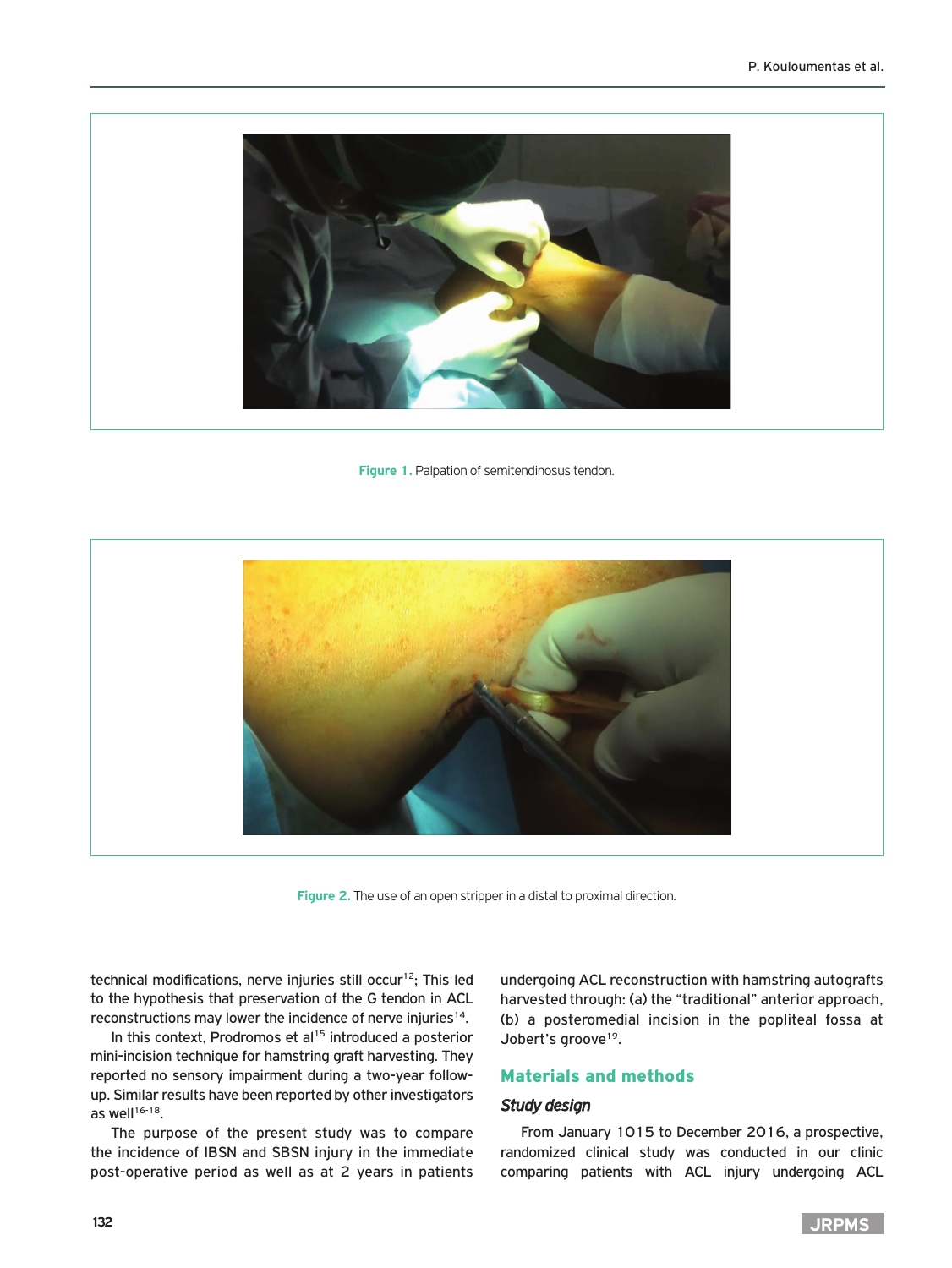

**Figure 3.** The use of a closed stripper in a proximal to distal direction.

reconstruction with the conventional technique using a semitendinosus/gracilis (ST/G) autograft with suspensory fixation on the femur and interference screw fixation on the tibia (Group A) versus the all-inside technique and a short-quadrupled semitendinosus (ST4) autograft and suspensory fixation on both the femur and tibia (Group B). Graft harvesting was performed with the anterior approach in patients of Group A, and with the posterior approach in patients of Group B. Patients with concomitant cartilaginous, meniscal or other ligamentous injuries, as well as patients with previous fracture, injury, or surgery of any kind in the operative knee were excluded. Patients with ACL tears fulfilling the inclusion criteria were evaluated, and after informed consent was obtained, patients were randomized into one of the two groups using the block randomization method. If a meniscal or chondral lesion was identified intraoperatively, the patient was excluded from the study.

In Group A (42 patients), both ST and G were harvested through an anteromedial oblique skin incision over the pes anserinous with the knee in 90° flexion. The sartorial fascia was split and the tendons were mobilized and harvested with an open tendon stripper in a distal-to-proximal direction. A conventional ST/G, four string autograft was formed, with a suspensory device on the femoral side (Flipptack® button system, Karl Storz, Tuttlingen, Germany) and an absorbable interference screw fixation (Megafix®, Karl Storz, Tuttlingen, Germany) on the tibial side. The graft was pre-tensioned before insertion. The antero-medial arthroscopic portal was used for femoral tunnel drilling and the tibial tunnel was formed by antegrade drilling. The graft was inserted from the distal tibial opening.

In Group B (44 patients), ST was harvested through a posteromedial incision in the popliteal fossa as described by

Wilson et al<sup>17</sup>. With the knee in 60° flexion and the hip in slight external rotation, the ST tendon is palpated in the posteromedial aspect of the knee (Figure 1). A 2-cm transverse skin incision is made parallel to the skin lines and blunt dissection is performed with a right-angle clamp. The tendon is secured with a Penrose drain and gently pulled out of the wound. Any adhesions are removed and a "tug test" ensures that there are no residual adhesions especially to the gastrocnemius<sup>17</sup>. With an open-ended tendon stripper aiming at the ischial tuberosity, the tendon is released from the muscle (Figure 2). Any muscular remnants are removed from the tendon with the use of scissors in a single, one hand, distal-to-medial move, to facilitate tendon insertion in the closed-end stripper. In a proximal to distal direction, the closed-end stripper that also acts as a periosteal elevator, releases the tendon from the bone insertion (Figure 3). A quadrupled ST (ST4) autologous graft is formed with suspensory fixation on both femoral and tibial sides. Graft pre-tensioning was performed before positioning. ACL reconstruction was carried out with a modification of the all-inside technique as described by Lubowitz et al<sup>20</sup>. Bone sockets were drilled instead of bone tunnels. A modification of the originally described technique was used, as the femoral socket was created by antegrade drilling through the anteromedial arthroscopic portal. The graft was inserted from this portal as well.

Our senior surgeon (PK) operated on every case. All patients signed an informed consent form before surgery; the Institutional Ethics Committee has approved our study.

#### *Post-operative management*

All patients followed the same rehabilitation protocol starting from the first post-operative day with quadriceps isometrics, knee range-of-motion exercises, and weight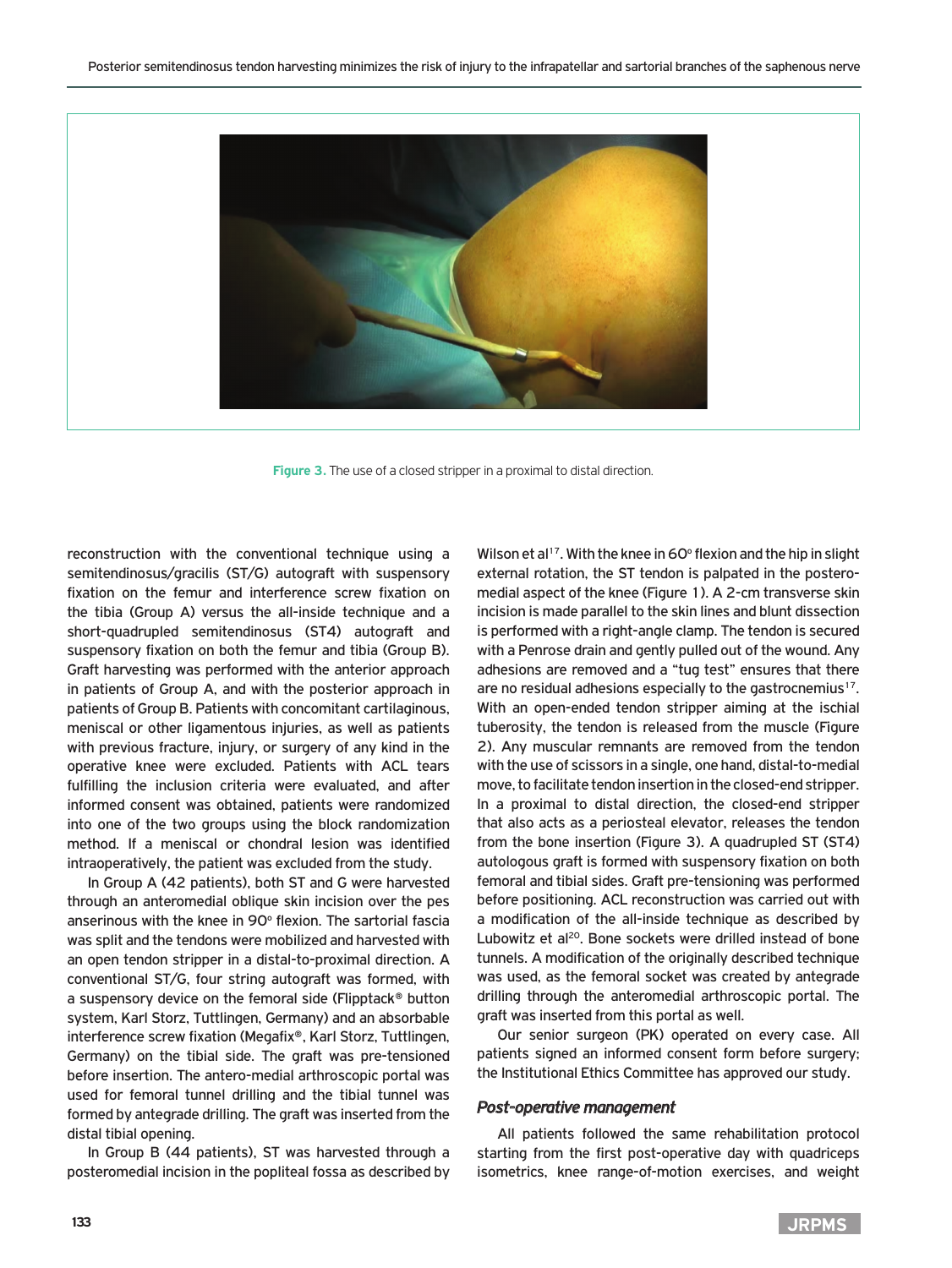bearing as tolerated without a knee brace. Regular follow-up visits were scheduled on weeks 1, 4 and 8 and on months 6, 12 and 24 post-operatively.

During each follow-up visit, the skin sensation of the anterior aspect of the operated knee and tibia was assessed by the pin prick test and was compared to the contralateral side. Patients were then categorized as having or not sensory alterations.

Descriptive statistics were used to report demographics. Continuous variables are expressed as mean±SD, whereas categorical variables are expressed as frequency (%). The Chi-square test was used to compare the incidence of sensory deficit at the area supplied by the saphenous nerve between patients of the two groups. Statistical significance was set at p=0.05.

## Results

Initially, 44 patients were enrolled in each group; two patients from group A were lost at follow-up. There were 52 men and 34 women with mean age of  $28.7 \pm 11.2$  years and a mean BMI 25.3 $\pm$ 2.9 kg/m<sup>2</sup>.

In Group B, no sensory alterations were noted on the anteromedial aspect of the operated knee and tibia. In Group A, hypoesthesia indicating IBSN injury was found in 9 patients (20,5%). The difference between the two groups was statistically significant (p=0.0038). In 4 out of 9 cases the sensation was restored by the 6 month follow-up visit. In the remaining patients (11,3%), hypoesthesia was still present at the 24-month follow-up visit.

## **Discussion**

There is wide variation in the course of IBSN, even between lower extremities of the same individual. The nerve's numerous small terminal branches cover almost all the anteromedial knee surface<sup>10</sup>. Currently, it seems that injury to the IBSN is still difficult to avoid in ACL reconstruction with hamstring autografts harvested through an anterior incision<sup>21</sup>. The incidence of postoperative sensory disturbance on the anteromedial tibia has been reported to range from 39.7% to as high as 74%<sup>4,12</sup>. Our results in patients with anteriorly harvested hamstrings were relatively low (20.5%) but nevertheless important. As iatrogenic neural injuries can have medicolegal implications<sup>22</sup>, patients should be informed in advance about the possibility of nerve damage during ACL reconstruction.

Franz and Prodromos described the technique of posteromedial ST tendon harvest with the purpose of minimizing iatrogenic injury to the IBSN and SBSN<sup>15,23</sup>. Low complication rates have also been reported by several authors who have used the posteromedial approach<sup>15,16,19,24,25</sup>. Our study is in accordance with these reports. To our knowledge, there are no reports in the literature about iatrogenic damage to the IBSN or SBSN during isolated posterior ST harvesting. Moreover, posterior harvesting allows for shorter operating times, easier ST tendon identification, better cosmetic results

and greater patient satisfaction<sup>15,18,24</sup>. When retrograde tibial drilling is used, the scar over the anterior tibia is minimal and the harvesting wound scar is hidden in the popliteal fossa.

Graft length is always a concern with posterior harvesting. Anterior tendon harvesting affords for approximately 20 mm longer tendon grafts in average<sup>18</sup>. This difference is not important when using the all-inside technique for ACL reconstruction, in which a graft length of 27 mm seems to be adequate. Nuelle reported no need for quadrupled ST graft augmentation with G tendon in a series of 60 ACL reconstructions with the all-inside technique and posterior ST harvesting. The mean tendon length was 268 mm in Nuelle's study and 272 mm in Franz's study<sup>18,25</sup>. In our study, no patient in Group B required graft augmentation with the G tendon.

Our study has several strong points. All patients had exactly the same pathology. This allowed us to have an identical operative plan in every patient within each study group, as well as to implement the same rehabilitation protocol in every case. The exact same surgical team was involved in all surgical operations, and therefore there are no technical differences or variations. The follow-up time was adequate and patient adherence was high.

On the other hand, our study has certain limitations that need to be highlighted. First, a subjective test was used for evaluation of skin sensation. Patients may have different perspectives on what a sensory deficit is or should feel like. However, as quantifying sensory function is not easy, pinprick test is an acceptable modality for evaluating sensory deficits. Another limitation is that the study includes the senior surgeon's learning curve of the all-inside technique and the posterior hamstring harvesting. Nonetheless, posterior harvesting is not a demanding technique and high-volume surgeons may relatively quickly become proficient of it.

## Conclusion

Hamstring harvesting from a posteromedial incision in the popliteal fossa carries no risk of injury to the IBSN and SBSN. From this aspect, it is preferable to graft harvesting through an anteromedial approach. Therefore, we recommend its routine use for hamstring autograft harvesting.

## *References*

- 1. Buller LT, Best MJ, Baranga MG, Kaplan LD. Trends in Anterior Cruciate Ligament Reconstruction in the United States. Orthop J Sports Med 2014;3(1):2325967114563664.
- 2. Mall NA, Chalmers PN, Moric M, Tanaka MJ, Cole BJ, Bach BR Jr, Paletta GA Jr. Incidence and trends of anterior cruciate ligament reconstruction in the United States. Am J Sports Med 2014;42(10):2363-70.
- 3. KjaergaardJ, Fauno LZ, Fauno P. Sensibility after ACL reconstruction with hamstring graft. Int J Sports Med 2008;29(6):507-11.
- 4. Papastergiou SG, Voulgaropoulos H, Mikalef P, Ziogas E, Pappis G, Giannakopoulos I. Injuries to the infrapatellar branch(es) of the saphenous nerve in anterior cruciate ligament reconstruction with